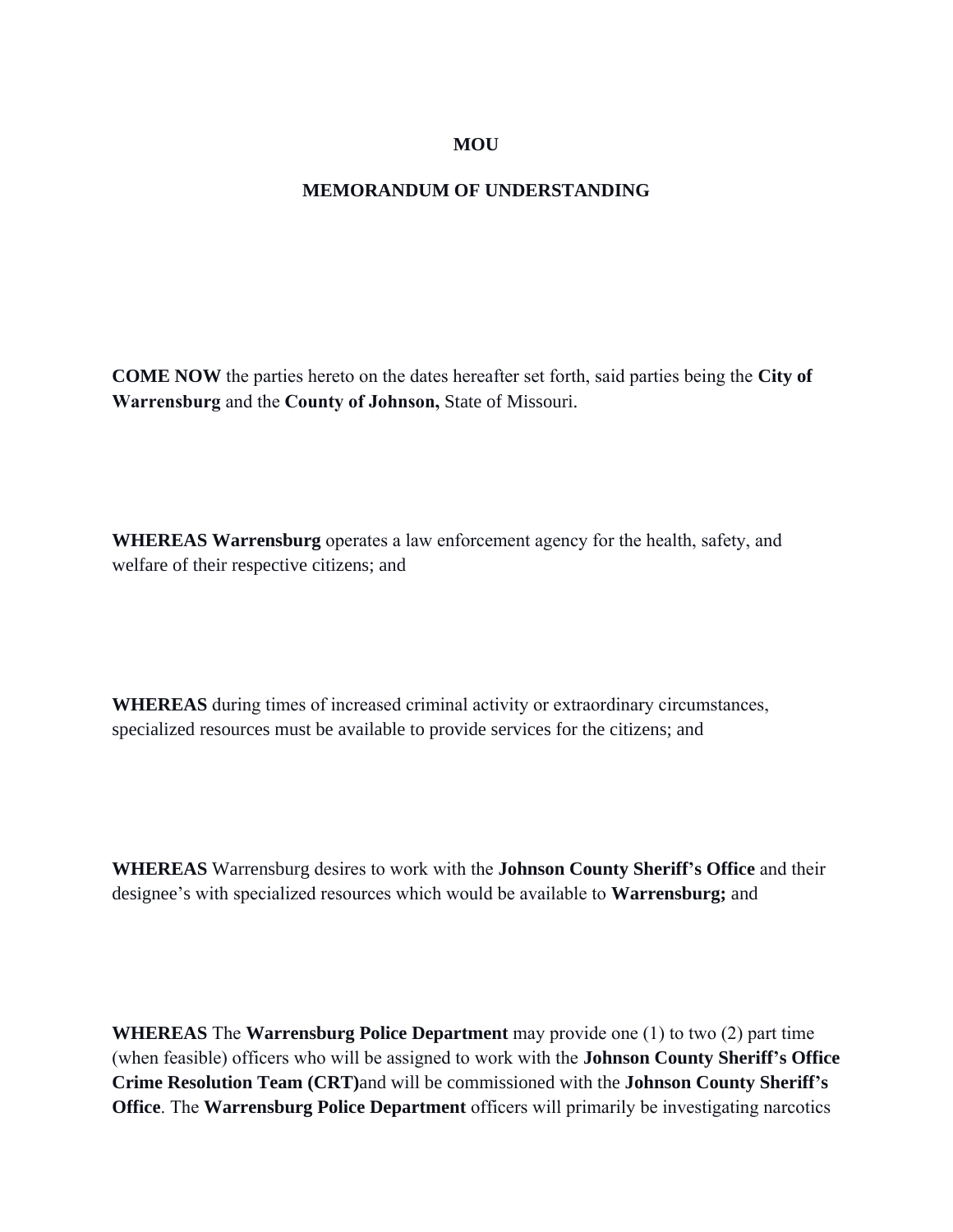crimes within the city limits of **Warrensburg** and **Johnson County, Missouri**. The **Warrensburg Police Department** officers will also assist in other **Johnson County Sheriff's Office Crime Resolution Team (CRT)** cases as needed.

## **NOW, THEREFORE, BE IT AGREED AS FOLLOWS:**

1. This Agreement is made pursuant to Article VI, Section 16 of the Missouri Constitution and Chapter 70 of the Revised Statutes of Missouri, and Section 44.090 RSMo.

2. The terms of the Agreement shall commence on January 1, 2022 and upon the adoption of an Order by the County Commission of Johnson County, and upon the adoption of **Memorandum of Understanding** by The City of **Warrensburg** and shall terminate January 1, 2023, unless sooner terminated pursuant to the terms of this MOU. Thereafter, it shall renew for successive one year terms unless terminated by either party, or unless either party provides sixty days notice of its intent not to renew before the anniversary date of this MOU.

3. For the purpose of this agreement, **the designee** will mean a certified commissioned **Johnson County Sheriff's Deputy and/or a Warrensburg Police Officer.**

4. The **Johnson County Sheriff's Office Crime Resolution Team (CRT)** personnel and **Warrensburg Police Department** personnel and their designee's are composed of Missouri certified peace officers and are commissioned by their respective agencies. The **Johnson County Sheriff's Office Crime Resolution Team (CRT)** investigators will be paid a salary, which is set by the Sheriff and Circuit Judge of Johnson County. The **Warrensburg officer's** salary, insurances, benefits, and all other costs will be paid by the City of **Warrensburg**.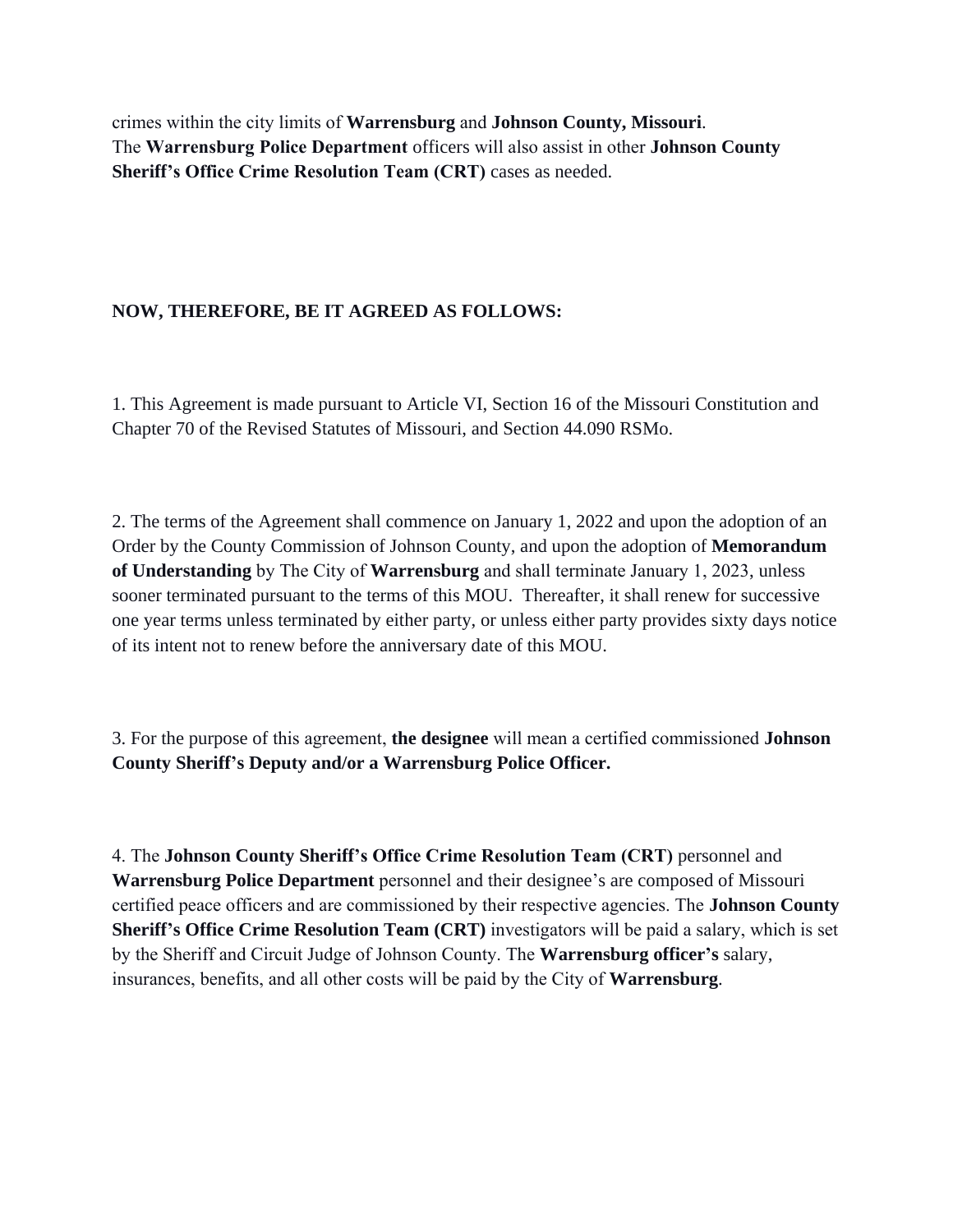5**.** The parties authorize each agency's chief law enforcement officer to initiate and respond to requests for mutual aid from the other. To the extent the party receiving the request has personnel or equipment available to respond, as determined in their sole discretion, they will provide a mutual aid response to the other. When acting pursuant to such a request, the officers of each party will be treated as though responding within their own jurisdiction. All officers will retain their official immunity and all other powers and authority as if responding within their own jurisdiction. Each agency shall maintain its sovereign immunity.

6. It is understood that many narcotics investigations begin with investigation into other criminal activity and other criminal activity can be uncovered during narcotics investigations. For this reason, any personnel or **designee** shall have the power to arrest anywhere within the **Johnson County, MO** when acting under this MOU.

## **PROCEDURES**

8. Subject to availability of personnel and equipment, the **Warrensburg Police Department** will respond to requests for aid outside of their jurisdiction when requested by the **Johnson County Sheriff' Office Crime Resolution Team (CRT) or designee**.

9. The **Johnson County Sheriff's Office Crime Resolution Team (CRT)** will manage and secure all confidential informants related to its activities and their anonymity.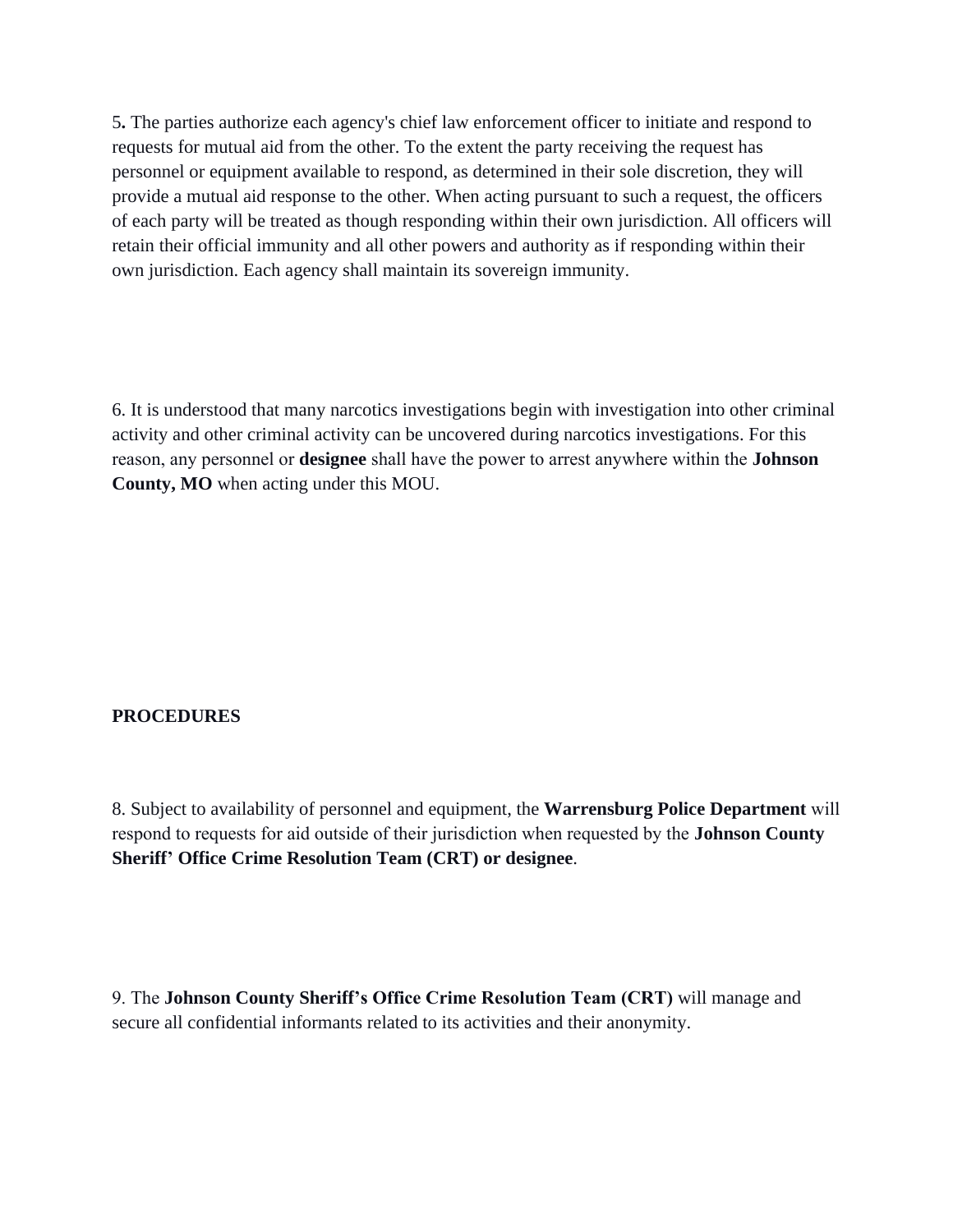10. The **Warrensburg Police Department** detectives will manage and secure all confidential informants related to its activities and their anonymity.

11. The **Warrensburg Police Department** officers will fall under the supervision of the Johnson County Sheriff's Office while operating outside their political subdivisions and geographical boundaries of **Warrensburg.**

12. Each agency shall be responsible for all liability associated with its own officers' conduct, including workers compensation and public liability. Each party will provide its own insurance coverage and hold the other harmless from liability associated with its own officers' and agents. Nothing in this agreement shall be construed to create any right or benefit in a third party, and any third party benefits are specifically disclaimed.

13. This Agreement may be terminated at any time, by either party, by providing sixty days' notice of the intent to terminate the agreement.

14. When responding pursuant to this MOU, and as provided by the provisions of Section 44.090 RSMo, each agency shall be subject to all provisions of law as if it were providing services within its own jurisdiction.